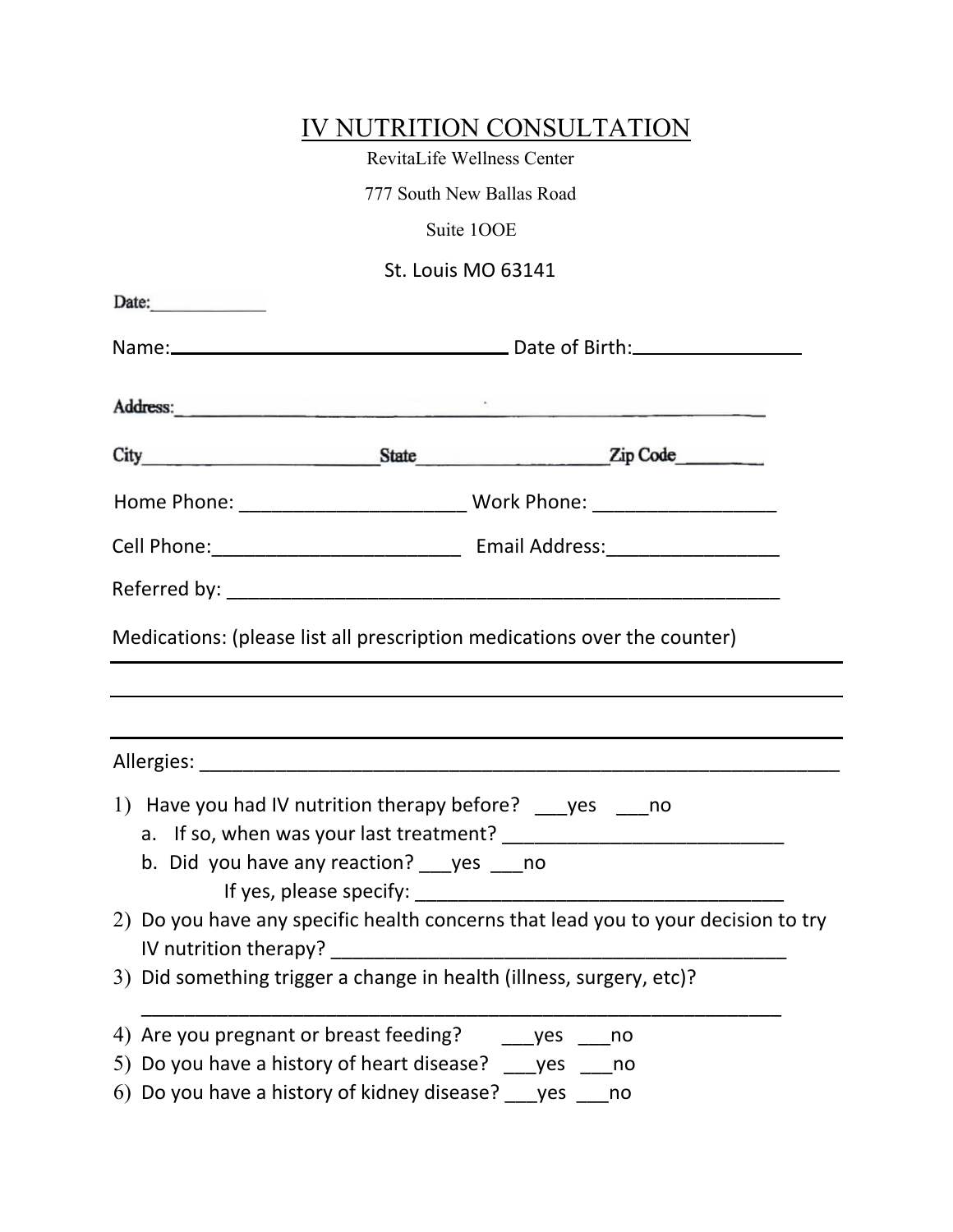## RevitaLife

## Patient Consent to Treatment

By reading and signing this document the undersigned patient (or authorized representative) consent to, agree and authorize RevitaLife to perform treatments, examinations, prescribe medications, medical services and diagnostic procedures as ordered and approved by the physician and discussed with me. I understand that I may have other conditions that will continue to be cared for by my primary care physician. I acknowledge and consent to the following:

- I) I am at least 18 years of age and I have provided a full and accurate medical history to RevitaLife. I acknowledge that the medical history t provided to RevitaLife is true and accurate and I am aware that any information I did not provide prior treatment cannot hold RevitaUfe personnel me responsible for loss or liability that my result due to my failure to provide such information.
- 2) I understand and agree that as a to my treatment with Revitalife I will continue to visit my primary care physician, regardless of the extensive follow ups specific to diagnosis discussed by my RevitaLjfe physician or treating personnel.
- 3) Revitalife physician. and healthcare professionals cannot guarantee any specific results of any examination, treatment, or medical care. I release RevitaLife, its providers, and healthcare professionals from any and all liability for any accident or injury that is not directly caused by the negligence of or its employees. I further that the overall diagnosis and my involve or injuries. As a result. I understand and agree to hold Revitalife and Revitalife physicians harmless and free of liability if I should encounter and adverse event related the treatment or medications prescribed that could result in my incurring additional medical costs.

During course of my care and treatment, I understand that various types of examinations, tests, and diagnostic or treatment procedures may be necessary. These procedures may be performed by physicians, nurses, technicians or other healthcare professionals. While routinely performed without incident. there may be material risks associated with these procedures; I will ask my healthcare professional or physician to provide me with additional information. I understand RevitaLife personnel and or physicians may ask me to sign additional informed consent documents relating to specific procedures and treatments.

- 4) I not to give, sell, or allow anyone other than myself to use any medication provided to me through my treatment with RevitaLife.
- 5) I understand that RevitaLife has contracts with pharmacies for compound medications.
- 6) I understand that hormones and the ancillary use of mediations while taking hormones or treatment for a specific diagnosis observed by a Revitalife physician can result in the unknown side effects which may become evident until a future date. AS a result, I agree to take my medications exactly in the manner prescribed to me by my RevitaLife physician and agree to release RevitaLife , or RevitaLife and Revitalife physicians from any liability for any misuse, unintended use, or unauthorized use of the medication prescribed.
- 7) If the medications prescribed may be Injected and I chose to Inject myself, I agree to hold harmless RevitaLife, RevltaLife personnel and or RevitaLife physicians if the results in injury or harm to myself. I understand that Revitalife and for its affiliates will provide as much information and instructions as possible to assist in minimizing harm to myself.
- 8) I authorize and agree to allow RevitaLife to utilize by lab results, observations and or outcomes of my treatment in future studies which will not disclose my demographic information.
- 9) I understand that RevitaUfe physicians may have elected to opt out of medical malpractice insurance due to the unique and unconventional nature of the medical treatment. and I cannot hold them responsible and will not attempt to hold them responsible for the diagnosis and treatment, risks, potential harms or injuries or outcomes that may result from initiation or continuation of therapy indefinitely.
- 10) I understand that RevitaLife may utilize independent contractors for office,outpatient or inpatient treatment/